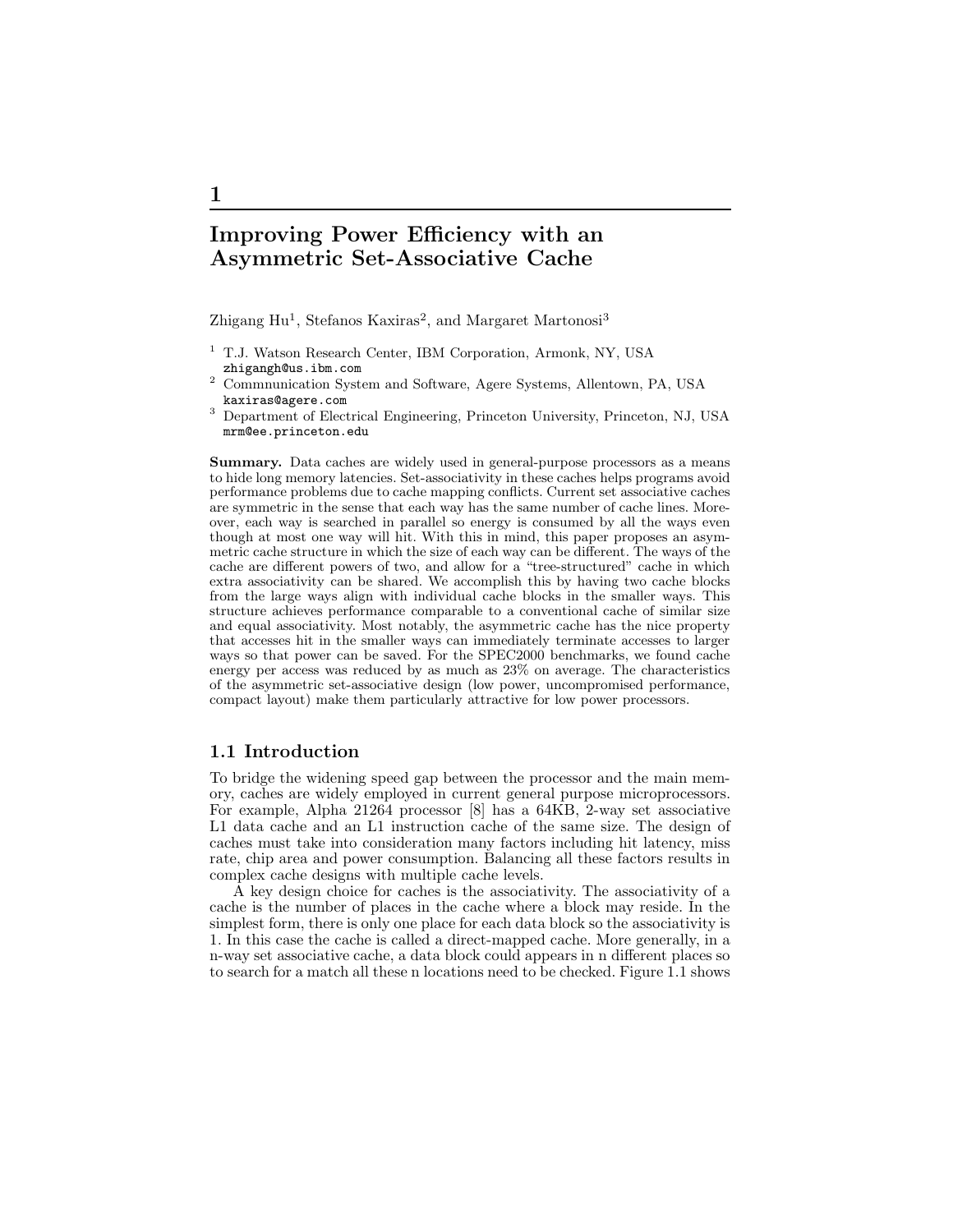2 Zhigang Hu, Stefanos Kaxiras, and Margaret Martonosi



Fig. 1.1. The conventional cache organization

a typical cache organization with associativity of 4. Increasing associativity can improve cache hit rate by reducing the mapping conflict between cache lines that interference with each other. Hill and Smith [9] report that using a two-way set associative cache reduces the number of cache misses by about 30% compared to a direct-mapped cache. However, with conventional setassociative cache design, increasing associativity comes with a high cost of extended hit latency and extra power consumption.

**Hit Latency:** The latency of a set-associative cache is larger than that of a direct-mapped cache due to the delay associated with the multiplexing logic that selects the correct way. Based on the CACTI 3.0 [23] tool, Figure 1.2 gives the access latencies of three 16K-byte caches with different associativity. When going from a direct-mapped cache to a 2-way set associative cache, the cache latency is increased by about 25%. For many processors cache latency is on the critical path, so increasing associativity could severely impact the cycle time. Furthermore, since memory reference instructions comprise about 1/3 of total executed instructions, increasing cache latencies could result in longer execution time which will have a global impact on the performance and the power consumption of the whole microprocessor.

Power Consumption: In a conventional set-associative cache, all the ways are searched in parallel. Since at most only one way will hit, power consumed by other ways is expended without providing any useful data. From Figure 1.2, we noticed that the average energy consumed per cache access to a 2-way 16K-byte cache is about 51% higher than that of a direct-mapped cache. Increasing the associativity to 4 causes the access energy to increase by another 64%.

A major reason for the problems above is the symmetric organization and operation of conventional set associative caches. In this organization, each way is physically designed to have the same number of cache lines. Furthermore, each way is activated simultaneously thus their results come out at the same time and selection hardware must be employed to decide which result to use. In this paper, we propose a new cache architecture, called an "asymmetric cache", which allows non-uniform sizes for each cache way.

In an asymmetric cache, we propose to use larger sizes for some ways while smaller sizes for other ways. For instance, a 15K-byte 4-way set-associative cache can have 4 ways, with sizes of 8K-byte, 4K-byte, 2K-byte and 1K-byte respectively. We describe how an access to this cache can be conducted and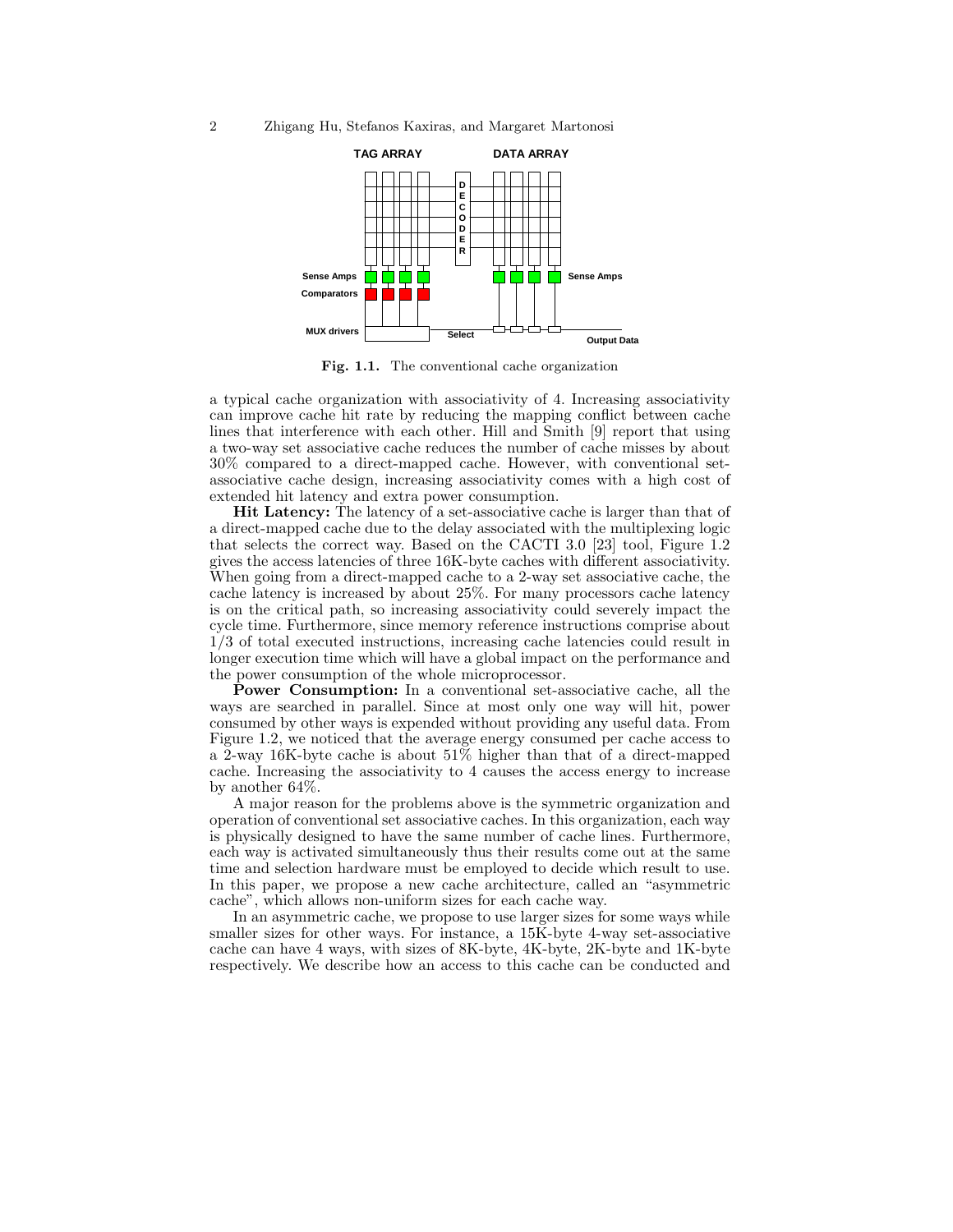

Fig. 1.2. The hit latency and energy per access for 16K-byte caches with different associativity. From left to right: direct-mapped, 2-way set associative and 4-way set associative.

how LRU replacement policy can be implemented in such a cache. We show that asymmetric caches have similar performance compared to conventional caches of similar sizes and associativity. Furthermore, since in asymmetric caches, smaller ways are faster, we show how a hit on smaller ways can immediately signal other larger ways to stop the lookup. This effect, similar to "Short Circuit Evaluation" of Boolean expressions, can reduce the average power consumed by the slower and larger ways. With this technique, the asymmetric cache described above achieves up to 23% cache energy savings compared to a 4-way conventional cache of similar size.

The structure of the paper is as follows. In Section 2, we discuss related work and in Section 3 we explain the simulation environment and machine model used to evaluate our proposed structure. Next in Section 4, we introduce in detail the structure of an asymmetric set-associative cache and discuss some advantages of this structure. In Section 5, we demonstrate our simulation results. Section 6 compares asymmetric caches with other design options and discusses our plans for future work. Finally Section 7 concludes the paper.

## 1.2 Related work

Caches have been the subject of much research. In general there are two main research categories. One category of research focuses on the internal structure and address mapping design within a single cache. Group associative caches [18] and DASC (Direct-mapped Access Set-associative Check) caches [22] are examples in this category. Both try to achieve the miss rate of a set associative cache with the hit latency of a direct-mapped cache by combining an associative tag array with a direct-mapped data array. In a group-associative cache, a direct-mapped cache is dynamically partitioned into groups of cache lines. Each group functions as a set as in a conventional set-associative cache. Each memory block can map to any position within a group instead of a single position in a conventional direct-mapped cache. The exact position of this block is recorded in a directory which is accessed in parallel with data/tag array. In DASC caches [22], the tag array is n-way set-associative but the data array is direct-mapped. For each memory request, data in the privileged location is optimistically used. If the tag check indicates a miss on the privileged location, all activities using the speculative data must be canceled. Since the tag array is set-associative, a hit on alternative locations can also be determined during the tag check. On a miss to all the alternative locations, the referenced data must be served from next level of the memory hierarchy. Other work in this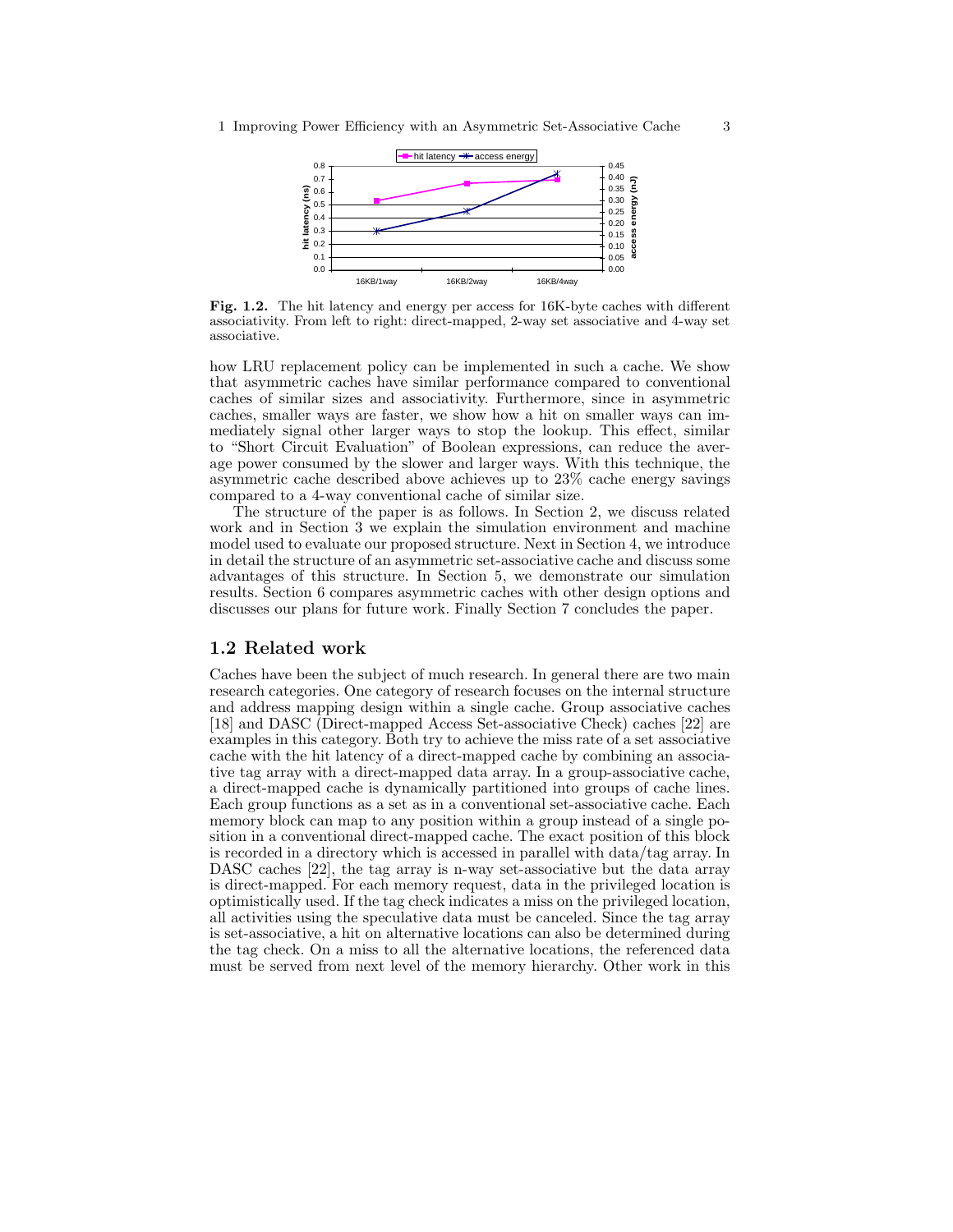category includes column-associative cache [1], skewed associativity cache [2] and the difference-bit cache [13].

Another category of cache research tries to split the data cache into typically two sub-caches to capture different memory access patterns. Examples in this category include —among others—split temporal spatial data caches (STS) [17], split spatial/non-spatial caches [19], victim buffers [12] and filter caches [11]. A survey of this category of research can be found in [20].

Our work is similar to the skewed associativity work [2] in that each way is indexed differently. However, in asymmetric caches, the difference in indexing stems from the different size of each cache way but not by the deliberate use of different decoders for each way. Within each way, we retain the conventional index function to avoid adding new decoders. Since our work is focused on power consumption instead of miss rate, these two mechanisms are actually orthogonal to each other. It is possible to combine the two to achieve different trade-offs between power and performance.

Beyond research focusing on miss rate there is also research focusing on latency and power consumption. In an n-way set-associative cache, each cache line has n possible locations to be placed so the possibility that a useful cache line is driven out due to mapping conflict is reduced. However, compared to direct-mapped caches, conventional set associative caches incur longer delay and higher power consumption for each cache access. These two problems have been the focus of much research [4, 5, 15, 27]. The general solution is to assign priorities either dynamically or statically to the possible locations. For each cache access, the location with the highest priority is first checked for a hit. If it is a hit, then the access is completed immediately without looking at other locations. If it is a miss, however, the remaining candidate locations are checked subsequently. This technique has been employed in some commercial processors [24, 26]. In the rest of this section, we describe two previous proposals to improve the energy inefficiency of set-associative caches.

#### 1.2.1 Phased Cache

In a phased cache, accesses to tags and data are serialized, as shown in Figure 1.3(b). During the first stage, all the tags in the selected set are examined in parallel. The data array is not touched in this step. If the tag comparison indicates that there is a hit, then the data array in the hit way is accessed during the second stage. Otherwise, the second stage is skipped and the next level cache is accessed.

Phased cache can greatly reduce the energy consumed by each access since the tag array consumes much less energy than the data array. Also, only at most one way in the data array is activated for each cache access. However, in the common situation where there is a hit, the cache access latency is increased which may delay the whole processor and lead to more energy consumed in other parts of the processor. Therefore, an evaluation of the phased cache must take the complete processor into account.

#### 1.2.2 Way Prediction Cache

In a way prediction cache, as shown in Figure  $1.3(c)$ , one cache way is speculatively chosen by a predictor to be accessed before the other ways. If a hit is detected in the predicted way, the access latency and power consumption are similar to that of a direct-mapped cache. On the other hand, if a miss is detected in the predicted way, the remaining ways are accessed in parallel as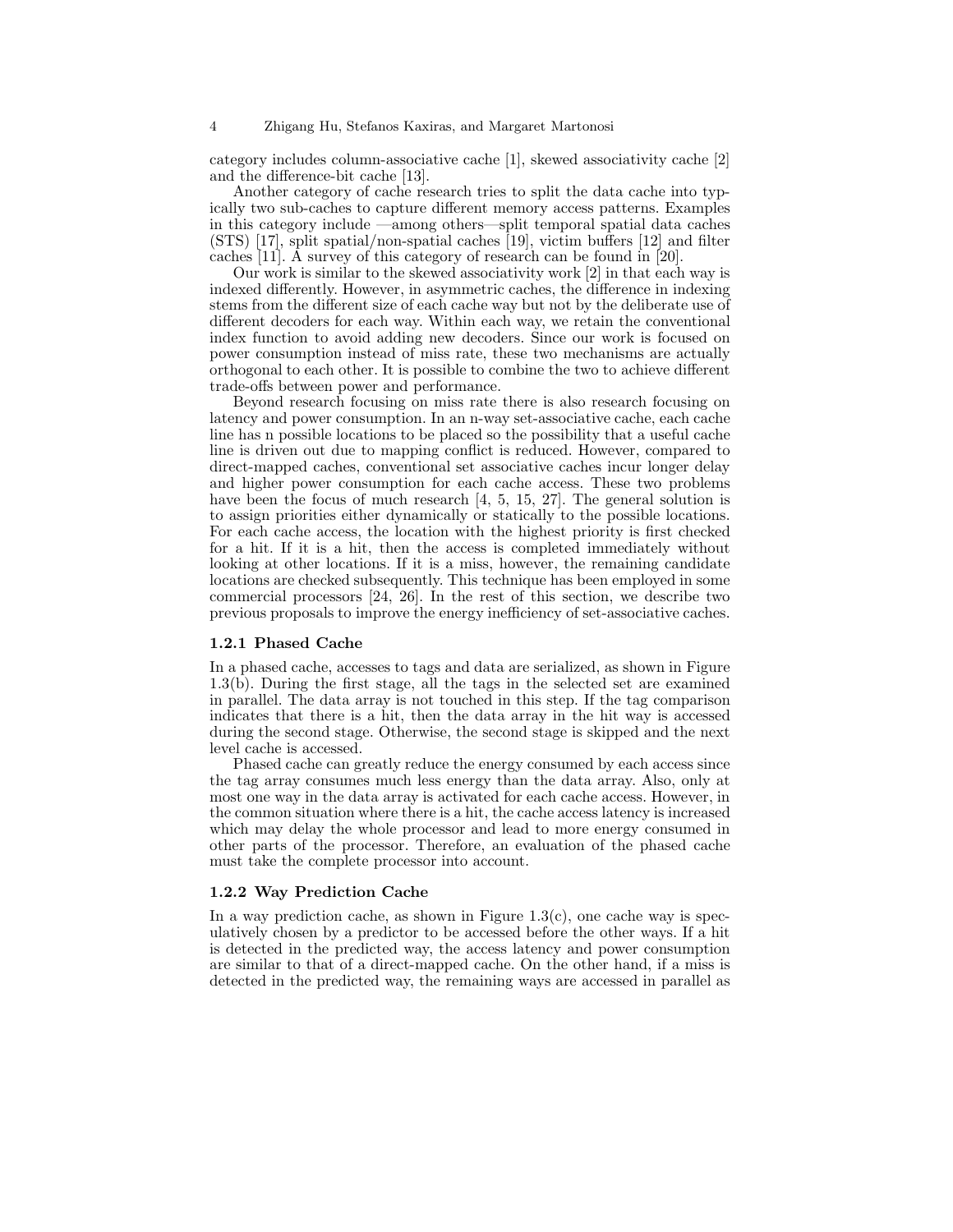1 Improving Power Efficiency with an Asymmetric Set-Associative Cache 5



Fig. 1.3. Access procedure for different cache structures

in the conventional caches. A simple MRU (Most Recently Used) [4, 5, 15, 10] prediction policy is typically employed to exploit cache access locality. The effectiveness of way prediction cache largely depends on the accuracy of the way prediction. Our simulations reveal that the simple MRU algorithms have a prediction rate of about 84%, which is in accordance with results in [10]. The way prediction hardware itself may, however, incur some extra latency and energy consumption.

Both phased caches and way prediction caches maintain the symmetric structure of conventional caches, but they modify the access procedure to trade extra latency for reduced power consumption. In the paper, we propose a structurally asymmetric cache design which achieves a different trade-off between latency, power consumption and design complexity. Before discuss this structure in detail, we first introduce the simulator and the benchmarks we used to evaluate our design.

# 1.3 Methodology and Modeling

Our performance results shown in this paper are based on simulations using the SimpleScalar [3] tool set. The cache energy and timing results are obtained with CACTI 3.0 [23] which is an updated version of CACTI [25]. We augmented the cache model in SimpleScalar to simulate asymmetric caches, phased caches and way prediction caches. Our simulated processor is a 2GHz 4-issue out-of-order processor based on the 0.1um technology. The main parameters of this processor are shown in Table 1.1.

We evaluate our results using benchmarks from the SPEC CPU2000 benchmark suite [6]. The benchmarks are compiled and statically linked for the Alpha instruction set using the Compaq Alpha compiler with SPEC peak settings. For each program, we skip the first 1 billion instructions to avoid the initial startup behavior of the benchmarks. We then simulate the program until 2 billion instructions are committed. Our simulation is conducted with SimpleScalar's EIO traces using the reference input set to ensure reproducible results for each benchmark across multiple simulations.

# 1.4 Asymmetric Set Associative Cache

In this section, we will describe the basic structure, the access policy and replacement policy of asymmetric caches and analyze the latency and power consumption associated with this design.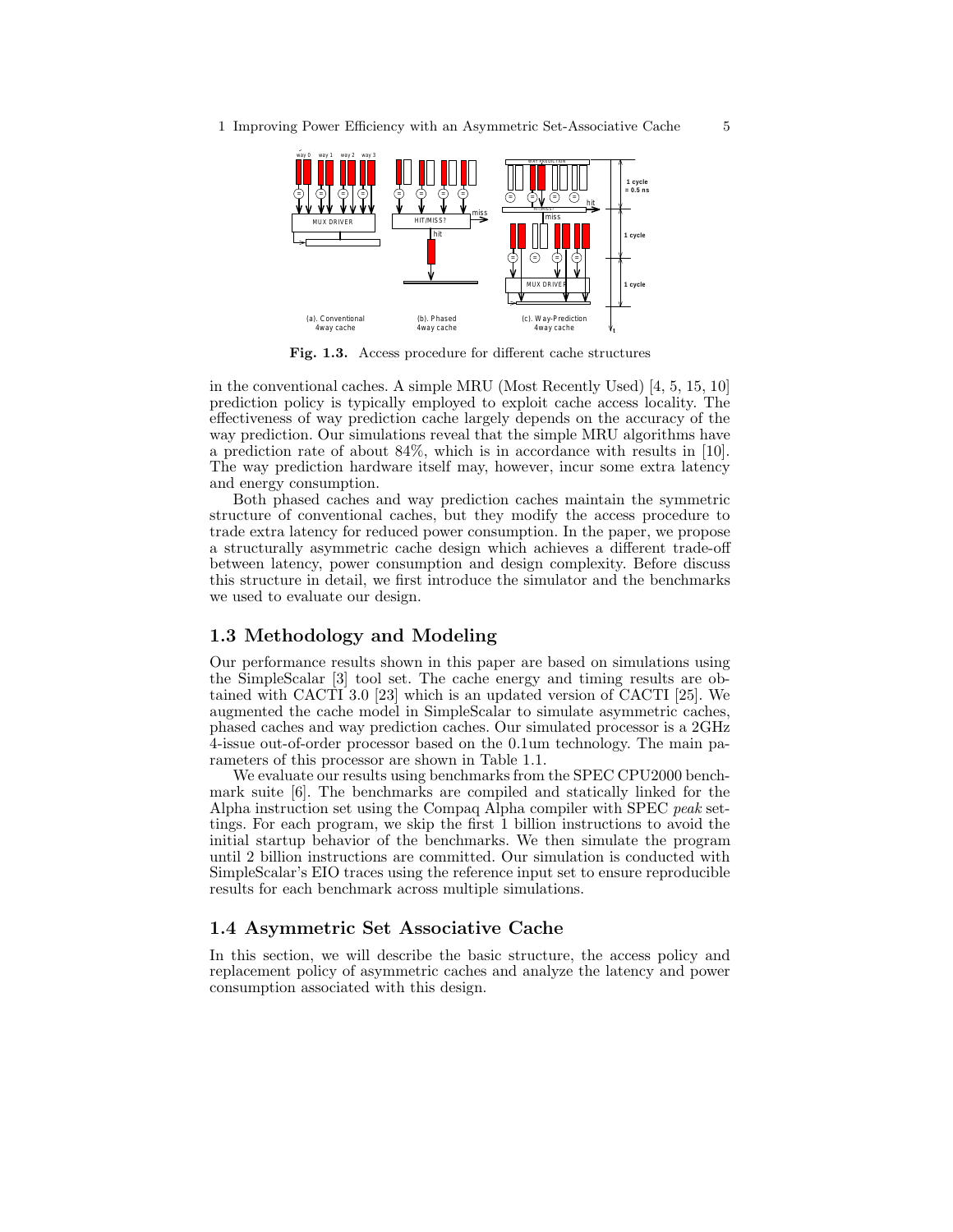6 Zhigang Hu, Stefanos Kaxiras, and Margaret Martonosi

| General                           |                                  |  |  |  |  |  |  |
|-----------------------------------|----------------------------------|--|--|--|--|--|--|
| Clock Frequency                   | 2GHz (0.5ns cycle time)          |  |  |  |  |  |  |
| Feature Size                      | $0.1$ um                         |  |  |  |  |  |  |
| Processor Core                    |                                  |  |  |  |  |  |  |
| Instruction Window 64-RUU, 32-LSQ |                                  |  |  |  |  |  |  |
| Issue width                       | 4 instructions per cycle         |  |  |  |  |  |  |
| Functional Units                  | 4 IntALU, 1 IntMult/Div,         |  |  |  |  |  |  |
|                                   | 4 FPALU, 1 FPMult/Div,           |  |  |  |  |  |  |
|                                   | 2 MemPorts                       |  |  |  |  |  |  |
| Memory Hierarchy                  |                                  |  |  |  |  |  |  |
| L1 Dcache Size                    | 16KB, 4-way, 32B blocks, 2-cycle |  |  |  |  |  |  |
| L1 Icache Size                    | 8KB, 1-way, 32B blocks, 1-cycle  |  |  |  |  |  |  |
| L <sub>2</sub>                    | Unified, 512KB, 8-way LRU,       |  |  |  |  |  |  |
|                                   | 64B blocks, 8-cycle latency, WB  |  |  |  |  |  |  |
| Memory                            | 100 cycles                       |  |  |  |  |  |  |
| TLB Size                          | 128-entry, 30-cycle miss penalty |  |  |  |  |  |  |

Table 1.1. Configuration of Simulated Processor



Fig. 1.4. Structure (left) and access procedure (right) of an asymmetric cache.

## 1.4.1 Structure

As the name implies, in an asymmetric set associative cache, the cache ways are asymmetric; that is, they are of different sizes. Figure 1.4 shows the diagram of the asymmetric 4-way set associative cache that is modeled in our simulation. In a 15K-byte asymmetric cache with 32-byte cache lines, each of the four ways has 256, 128, 64 and 32 cache lines respectively.

Since the sizes of each way are different, decoder design becomes an issue for asymmetric caches. In conventional cache design, caches are broken into several smaller banks/blocks to balance the wire length of each direction [23, 25]. With this design, the large decoder shown in Figure 1.1 is actually made up of simpler sub-decoders. By choosing sizes of each way to be powers of two, we can share these subdecoders among the ways. Thus, no extra decoders are required in asymmetric caches.

Due to the size difference of each way, asymmetric caches have the following characteristics:

- 1. Because of their smaller sizes, smaller ways are faster.
- 2. Tag comparisons in different ways happen in different speeds: hits are detected faster in smaller ways.
- 3. Smaller ways consume less power.

In the following subsections we describe how an asymmetric cache is accessed and how the replacement is conducted. We will also demonstrate how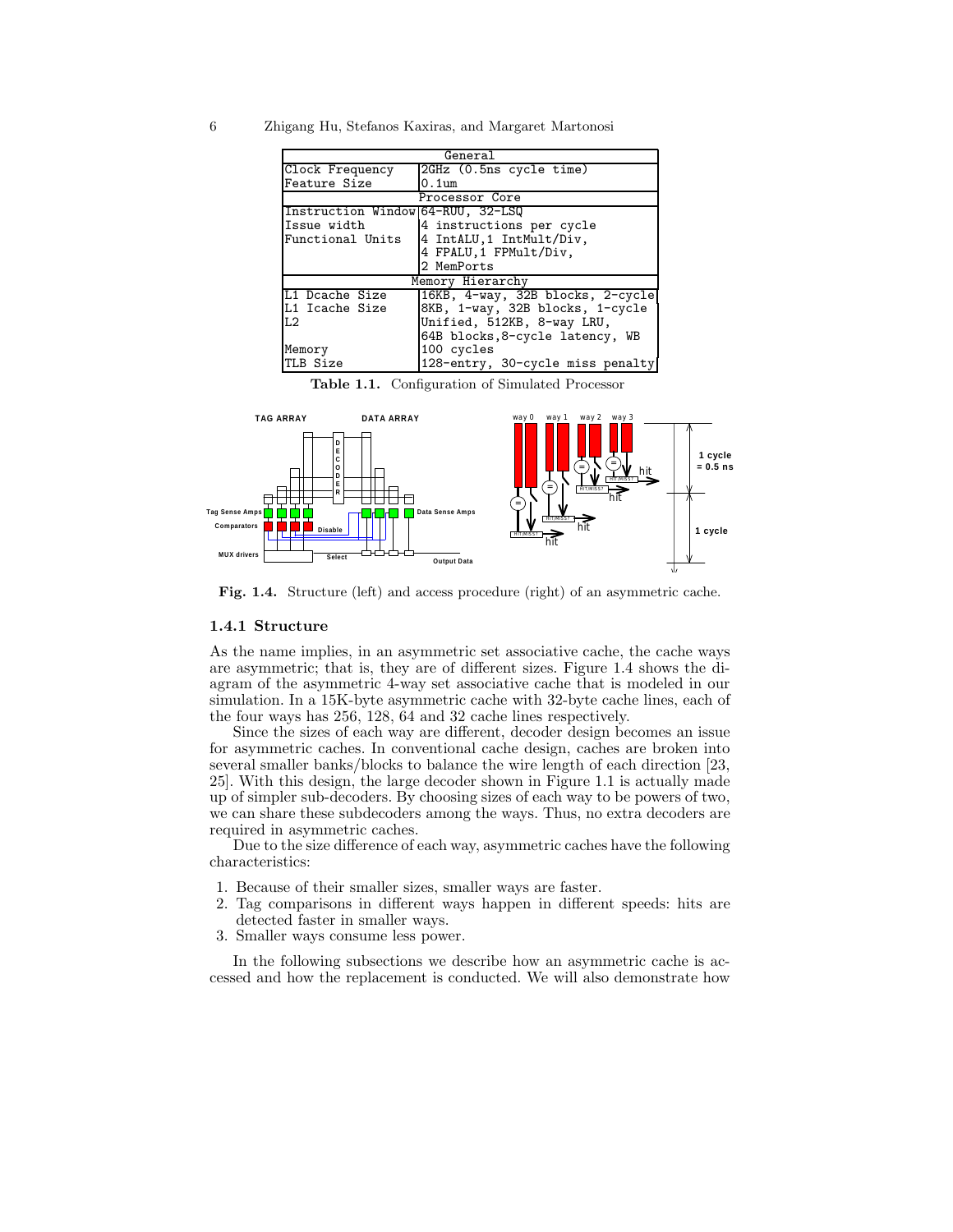

Fig. 1.5. The energy of data sense amplifiers as a percentage of total energy per cache access for various cache configurations.

we can take advantage of the asymmetric characteristics to achieve a new trade-off between performance and power consumption.

#### 1.4.2 Access Policy

Figure 1.4 also depicts the access procedure of the asymmetric 4-way setassociative cache. Similarly to conventional set associative caches, each way in asymmetric caches starts searching in parallel to look for a hit. Unlike conventional caches however, asymmetric caches have different hit latencies for each way due to their size differences. In the situation when an access hits a smaller (thus faster) way, it is desirable to signal other slower ways to terminate their lookup. We refer to this mechanism as "shorting the lookups". This can reduce cache hit latency and power consumption.

Terminating a lookup can be conducted at various stages in the process of a cache access. We can add termination control logic to the wordline, the bitline, the sense amplifier and the output drivers. The choice of the control point depends on the latency overhead and the power savings achieved. Figure 1.5 shows the percentage of cache energy per access attributed to data sense amplifiers for various caches with 32-byte cache line size in 0.1um technology. The simulation are conducted with the CACTI 3.0 tool [23]. Across the different cache configurations, we observed that more than half of the energy per access is consumed on the data sense amplifiers. This suggests that to save power we should gate the data sense amplifiers and only activate them when needed.

In [23], control logic is proposed to gate the foot transistors of the sense amplifiers. In this section, we introduce an alternative way to gate the sense amplifiers. As shown in Figure 1.6, typical sense amplifier designs incorporate a sense signal that is pulled down (simultaneously with wordline) to engage the sense amplifier [16]. Our approach is to gate the sense signal of the larger ways using the result (miss) from the smaller ways. Only in case of a miss in the smaller ways the sense amplifiers are enabled in the larger ways. We can cascade this gating signal from smaller to larger ways but we may delay a hit on the largest way. Alternatively any hit in any of the ways disables sensing in all larger ways. We simulate the latter in our evaluations.

Gating the sense signal for a small period does not affect the correctness of the circuits as long as we are dealing with static RAM cells [7]. In this case, the static memory cell only enlarges the differential voltage in the bit and bit-bar lines making it easier for the sense amplifier to amplify this to full swing down the road. The same is not true for dynamic RAM cells, however. There the sense signal has to be asserted simultaneously with wordline signal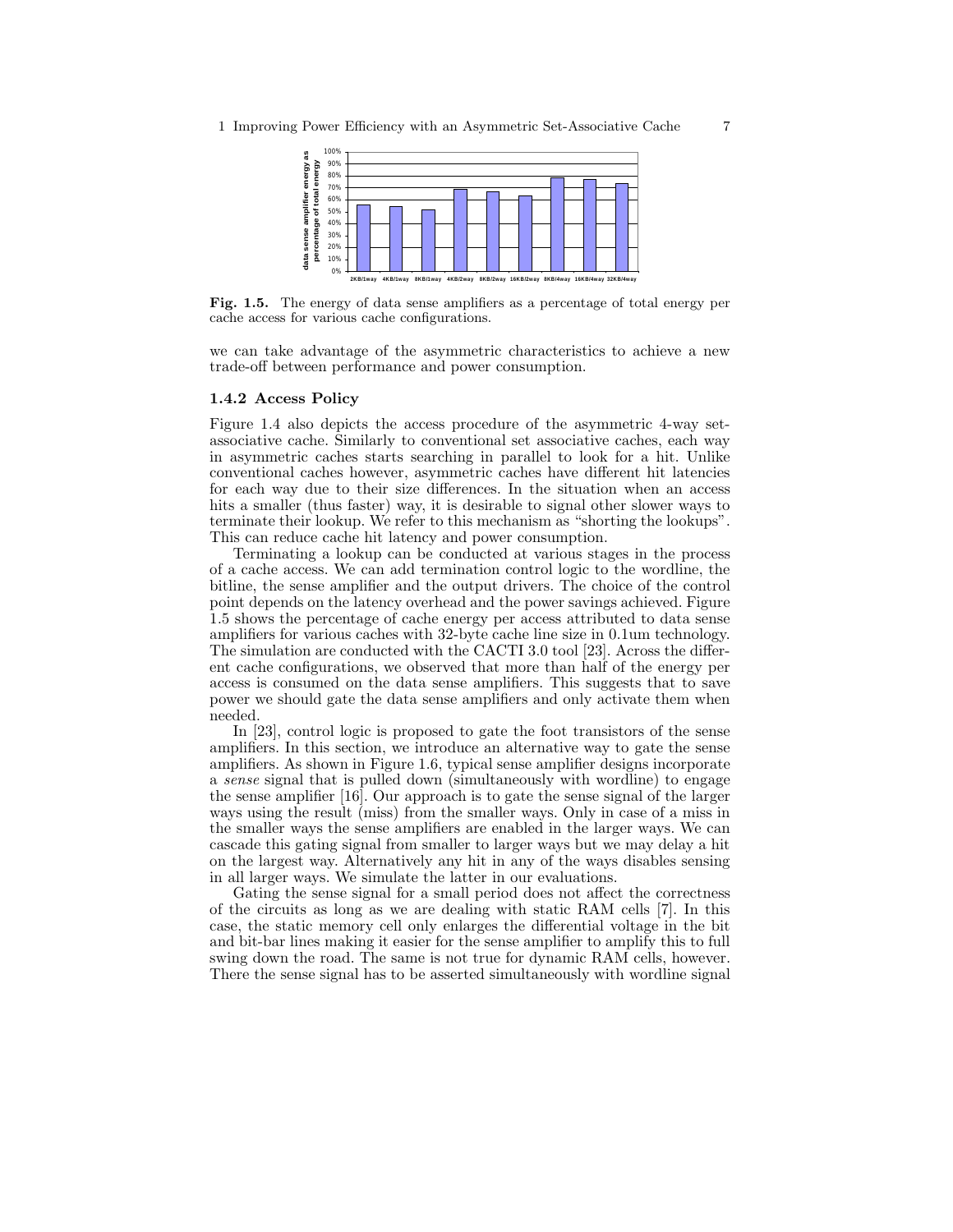

Fig. 1.6. Conventional sense amplifier augmented with gated sense signal.

since with the passage of time it becomes harder for the sense amps to detect the differential between bit and bit-bar. Under such conditions, transient noise can easily introduce errors.

Gating the data sense amplifiers will affect the hit latency and the power consumption of a cache access. We discuss this issue in detail below:

Hit Latency: Since the larger ways only activate their sense amplifiers after the tag comparison completed in all smaller ways, access latencies to these ways could be extended. For the 15K-byte asymmetric 4-way cache we simulated, our evaluation based on CACTI 3 shows that while the access to the two smaller ways (way 2 and way 3 in Figure 1.4) can be finished in a single clock cycle, the access to the two larger ways (way 0 and way 1 in Figure 1.4) needs two cycles to complete. Compared to a conventional 4-way cache, the hit latency to the smaller ways has a one-cycle advantage.

Power Consumption: The potential hit latency benefits can lead to improvements in a program's overall energy consumption and energy-delay product since they may reduce the program execution time. Moreover, our scheme for shorting cache lookups can be effective in reducing cache energy per hit, when hits occur in the smaller cache ways. As was explained above, if an access hits on a smaller way, the larger ways can be prevented from continuing the lookups. Thus, the energy consumed by the data sense amplifiers can be saved. Thus, early hits on faster ways are much more power-efficient than other hits. As shown in Section 4, this significantly reduces the total power consumption of asymmetric caches.

#### 1.4.3 Replacement Policy

Because of the asymmetry among cache ways, conventional replacement algorithms are not directly applicable to an asymmetric cache. Replacement strategies in an asymmetric cache can affect where heavily accessed data is stored in the cache, thus impacting both performance and power consumption.

Since hits in a smaller way have smaller latency and lower power consumption, one might want to devise schemes in which the most heavily accessed data is dynamically pushed to the smallest ways. However, data movement within the cache would significantly increase the power consumption. In this paper we examine asymmetric caches using simple LRU replacement policies without data movement.

An LRU replacement strategy is necessary to maintain low miss rates in set associative caches, especially when power is a major concern and we want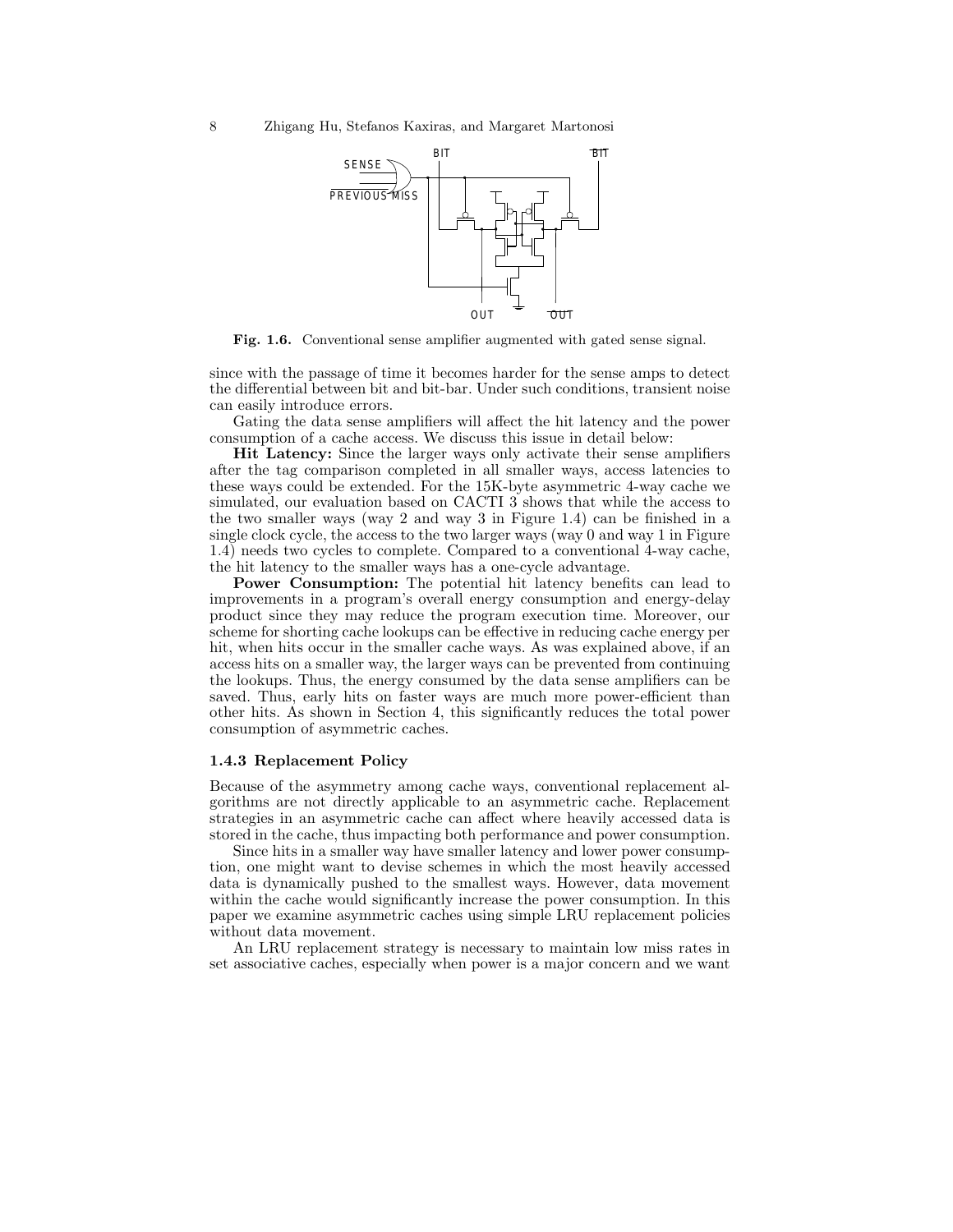1 Improving Power Efficiency with an Asymmetric Set-Associative Cache 9



Fig. 1.7. An LRU counter based replacement policy for asymmetric cache.

to minimize accesses to the outlying levels of the memory hierarchy. In asymmetric caches, LRU replacement is slightly more complex than in conventional caches. We illustrate this assuming an LRU implementation with N modulo-N counters per set, where N is the associativity. The counters are updated so as to preserve a total order within the set, the largest value indicating the LRU line in the set. Figure 1.7 shows the LRU scheme of a 3-way asymmetric cache. In the asymmetric cache, for the purpose of LRU replacement, we consider that the number of sets to be equal to the number of lines in the smallest way. This is illustrated by the "logical structure" of the asymmetric cache shown in Figure 1.7. Each set however, consists of more lines than the associativity of the cache. Specifically each set contains all the alternative lines that map to the same line in the smallest way. Thus, the LRU array has only as many entries as the size of the smallest way but each entry contains more counters for the larger ways. Assume the asymmetric cache in the figure has 256,128 and 64 cache lines for each way respectively. Then there are just 64 LRU counter entries corresponding to the 64 lines of the smallest way. Each LRU counter entry, as shown on the right side of the figure, contains 4 LRU counters for the largest way (256 lines), 2 counters for the second largest (128 lines), and 1 counter for the smallest way (64 lines). When new data items are brought into the cache, a set of lines is selected according to the address of the new data. This address maps onto a single line in each of the 3 ways specifying a unique path in the mapping tree (see Figure 1.7). Only the LRU counters that correspond to the specific mapping path are considered for the replacement decision. The evicted line is the one with the largest value among the counters selected. However, the LRU entry is updated with any access that corresponds to the mapping tree, and therefore behaves as if it were not 3-way but 7-way set associative. Overall, the LRU counters in a 3-way asymmetric cache are maintained like a 7-way conventional set-associative cache, but the victim selection is done similarly to a 3-way conventional cache.

While the above paragraph shows that the counter based LRU replacement algorithm can be revised to work with asymmetric caches, it complicates the update and lookup operations of the LRU counters. Here we introduce an alternative way to implement a decay based replacement algorithm that emulates a true LRU algorithm. Cache decay [14] uses 2-bit counters to gauge the idle time of cache lines and proposes to shut off cache lines with long idle times to save cache leakage energy. These decay counters contain similar information as LRU counters. Specifically, within a cache set, the cache line with the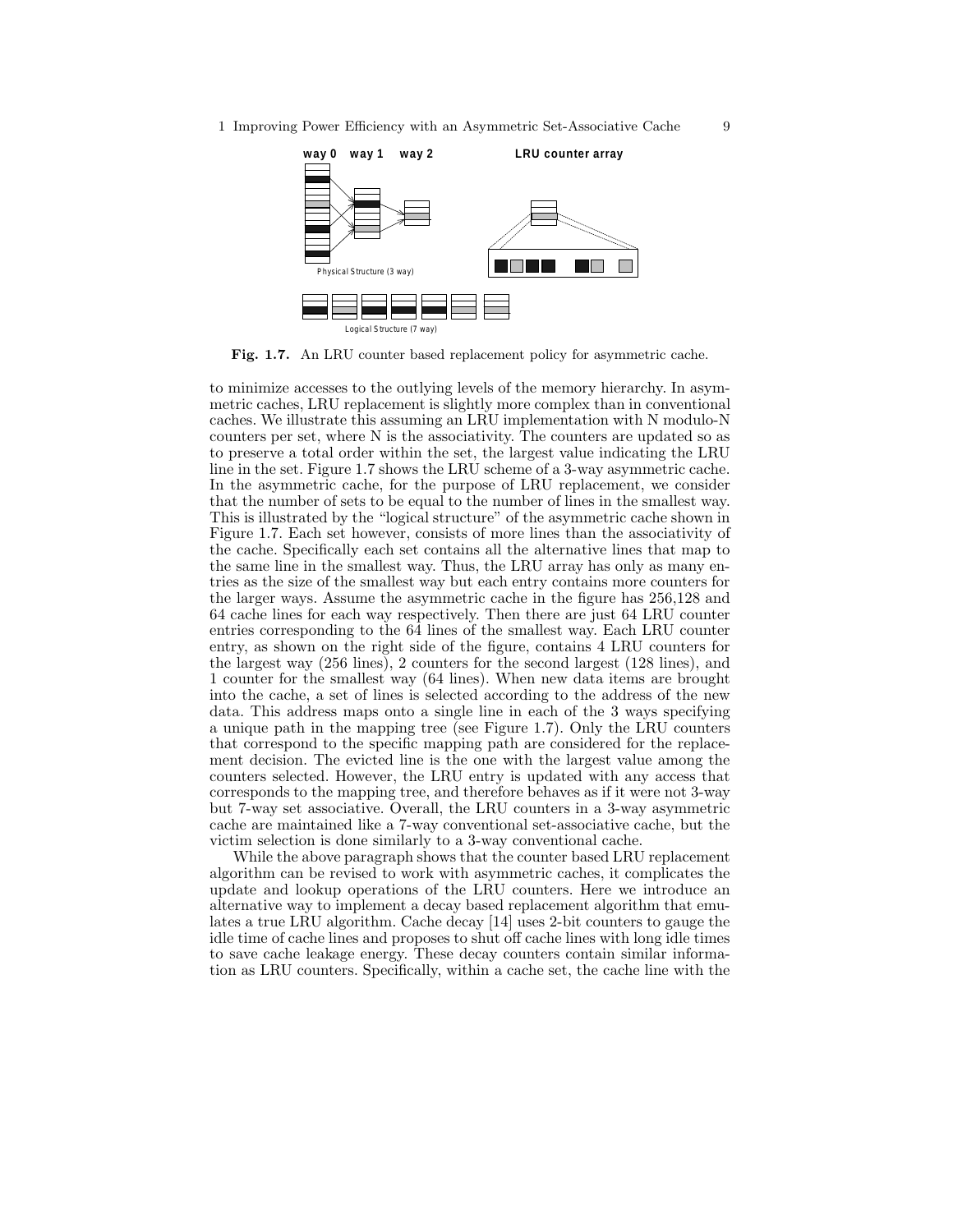

Fig. 1.8. A decay counter based replacement policy for asymmetric cache. The cache line with the longest idle time (i.e. largest decay counter value) is replaced.

largest idle time is the LRU block and conversely, the one with the shortest idle time is the MRU block. This observation suggests that we can use the decay counters to approximate LRU counters. For each cache replacement, we evict the cache block with the largest decay counter value within the set. Compared to the LRU implementation described in the previous paragraph, the update and lookup operations for the decay counters are much more simpler. As in cache decay, we reset the decay counter with every cache line access and increase the counter with every global clock tick. During an eviction, all decay counters within a cache set are read out and the cache line with the largest counter value is chosen for replacement. In our simulation, we use a 2-bit local counter for each cache line and use a global cycle counter which ticks every 256 cycles. With these coarse grained counters, an interesting situation could occur when more than one decay counter holds the same largest value within a cache set. In this situation, we consider all those cache lines with the largest counter value as candidates for replacement. Among these candidates, there is no further information to decide their exact LRU order, so we can assign priority based on their way sizes. Since accesses to smaller ways are faster and more energy-efficient, we prefer to place active cache lines in smaller ways. This leads to our first policy, where we always choose the smaller way to replace in case of equal counters. We call this policy "favor smaller ways". Conversely, the "favor larger ways" policy tries to replace the larger way if the counters are the same. In comparison, we also considered an ideal implementation where the counter is very fine grained so that the situation where two decay counters equal never occurs. We call this policy "ideal LRU". Notice that the counter-based LRU algorithm shown in Figure 1.7 can be used to implement "ideal LRU". In the next section, we will evaluate the performance and power consumption of these three policies.

# 1.5 Results

In this section, we will examine simulation results for asymmetric caches compared to conventional symmetric caches. The conventional 4-way set associative cache has size of 16K-byte and block size of 32 bytes, with each way having 128 cache lines. The 15K-byte asymmetric caches have 256, 128, 64 and 32 cache lines for its 4 ways respectively. For the conventional cache, we employ a true LRU algorithm. The asymmetric caches are evaluated with the three LRU algorithms we described in the previous section, including "favor smaller ways", "favor larger ways" and "ideal LRU".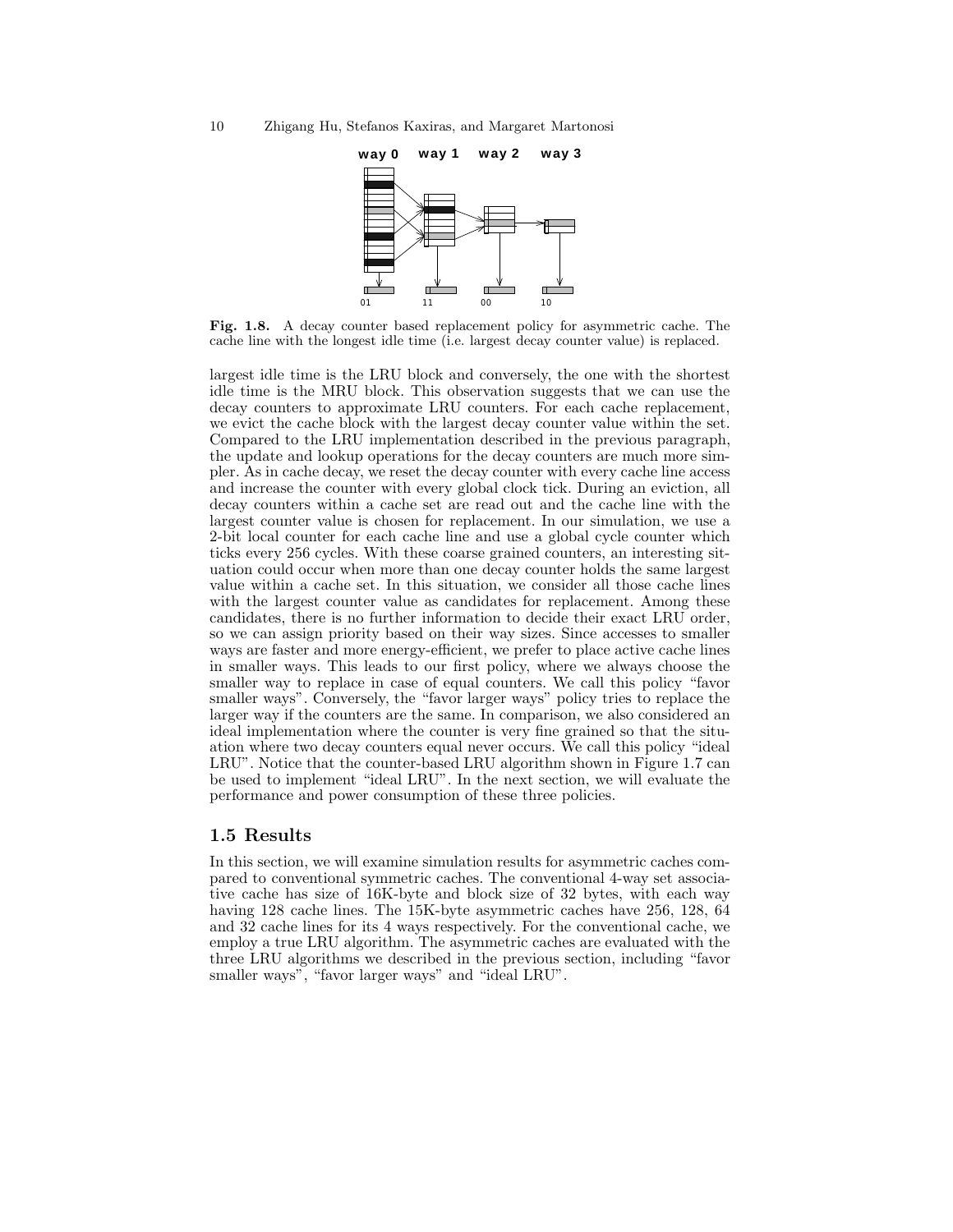

Fig. 1.9. Access to each way with a conventional symmetric cache and 3 asymmetric caches with different LRU implementations.

#### 1.5.1 Access Frequency to Each Way

Different flavors of LRU implementation lead to different distributions of cache accesses in each way. This effect is illustrated in Figure 1.9. As expected, in a conventional symmetric cache, the 4 ways are roughly equally exercised so each way has about 25% probability of being accessed. In asymmetric caches, with the "ideal LRU" algorithm, the access distribution to each way matches their relative sizes. In our simulated asymmetric caches, the distribution follows the "8:4:2:1" size ratio. More interesting distributions can be observed with the decay counter-based LRU implementations. When the algorithm favors smaller ways, these ways received many more accesses than their sizes would suggest. Particularly, in the sample configuration shown in this experiment, with 256-cycle global counter and 2-bit local counters, the "favor smaller ways" LRU implementation achieved roughly equal distributions of accesses to each way, even though the size of the smallest way is only 1/8 of the largest way. Conversely, when the LRU algorithm favors larger ways, smaller ways are very infrequently accessed and the bulk of the accesses are directed to larger ways.

In the next 2 subsections, we will explore the effect of access policy and replacement policy on the performance and power consumption of asymmetric caches.

#### 1.5.2 Performance

Figure 1.10 depicts the IPC for SPEC2000 benchmarks with conventional vs. asymmetric 4-way 16K-byte caches. In asymmetric caches, hits on smaller ways have lower latencies than larger ways. However, the impact of this effect on performance is not significant for two reasons: the aggressive out-of-order execution and the fully pipelined data cache access. In [8], it has been estimated that increasing cache latency by 1 cycle degrades overall performance by about 4% for the Alpha 21264 microprocessor. We expect this effect to be even smaller for asymmetric caches since accesses hit smaller ways only part of the time. As shown in the figure, the average IPC difference is less than 1% comparing a 16K-byte conventional symmetric cache and a 15K-byte asymmetric cache with various LRU implementations. In benchmarks such as vpr and apsi, the cache size difference (15K vs.16K) causes some recognizable IPC degradation while in most other benchmarks, this effect is not significant. In many benchmarks, such as gzip, gap, wupwise and applu, the IPC of "favor smaller way" outperforms other policies because more accesses hit on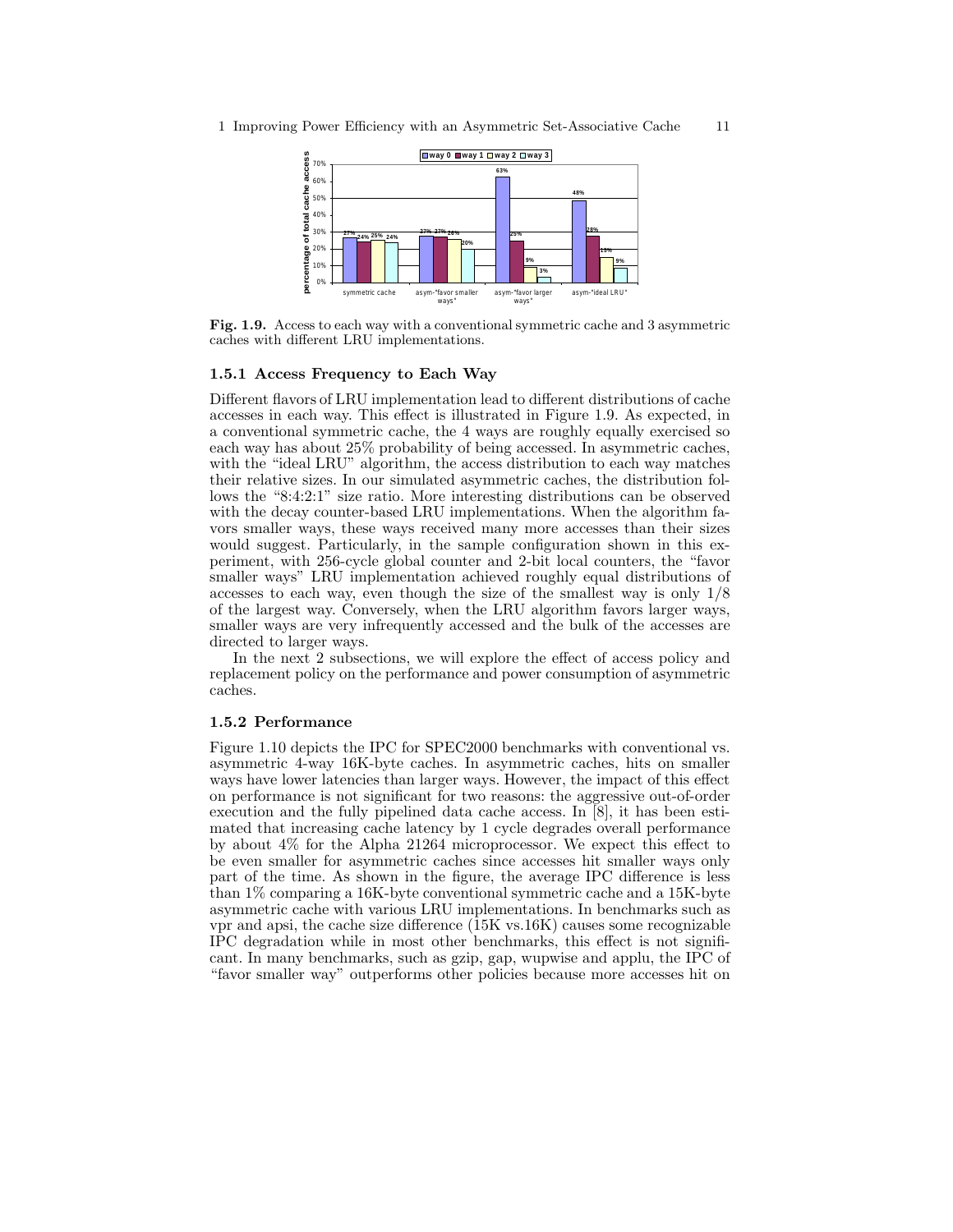

Fig. 1.10. IPC of asymmetric vs. conventional 4-way caches for SPEC2000

|                             | Way  | Way 1 | Way 2                                 | Way 3 | Overall |
|-----------------------------|------|-------|---------------------------------------|-------|---------|
|                             |      |       | 256 lines 128 lines 64 lines 32 lines |       |         |
| (Favor smaller ways)        |      |       |                                       |       |         |
| Access frequency $(\%)$     | 0.27 | 0.27  | 0.26                                  | 0.20  |         |
| Access energy               | 0.27 | 0.22  | 0.17                                  | 0.10  | 0.77    |
| (Favor larger ways)         |      |       |                                       |       |         |
| $ $ Access frequency $(\%)$ | 0.63 | 0.25  | 0.09                                  | 0.03  |         |
| Access energy               | 0.63 | 0.21  | 0.06                                  | 0.02  | 0.91    |
| (Ideal LRU)                 |      |       |                                       |       |         |
| $ $ Access frequency $(\%)$ | 0.48 | 0.28  | 0.15                                  | 0.09  |         |
| Access energy               | 0.48 | 0.23  | 0.10                                  | 0.04  | 0.86    |

Table 1.2. Access frequency and per-access energy for asymmetric caches

the smaller, faster ways. Overall, the performance is roughly stable among all the configurations because all the caches considered have similar size and all use an LRU replacement policy.

#### 1.5.3 Power Consumption

This section compares the power consumption of our asymmetric caches with the similar-sized conventional 4-way cache. Since both caches are 4-way set associative, we assume the energy consumed by the mux drivers and the output drivers are similar (See Figure 1.1 and Figure 1.4, these drivers account for 1% - 2% energy in a 4-way cache.) Thus, we exclude them from our comparison. To calculate access energy for each way, we utilized CACTI 3.0 [23] assuming a 0.1um technology. Considering the "shorting the lookups" effect, we estimated that hitting in the four ways (from the smallest to the largest way) in our sample asymmetric cache consumes about 50%, 66%, 83% and 100% of the access energy of a conventional cache.

We estimate the energy per access of a conventional 4-way cache (excluding the mux drivers and output drives) as sum of the access energy to each way. For the asymmetric cache, by applying lookup-shorting, we avoid the data sense amplifier energy in the larger cache ways if we determine in time that we have a hit in one of the smaller ways. Considering this effect, we estimate the energy saving of each way as prob(access in this way)∗energy for hit on this way. Based on this estimation, Table 1.2 estimates average cache access energy considering the access frequency to each cache way. Table 1.2 shows that compared to the conventional cache, an asymmetric cache achieves about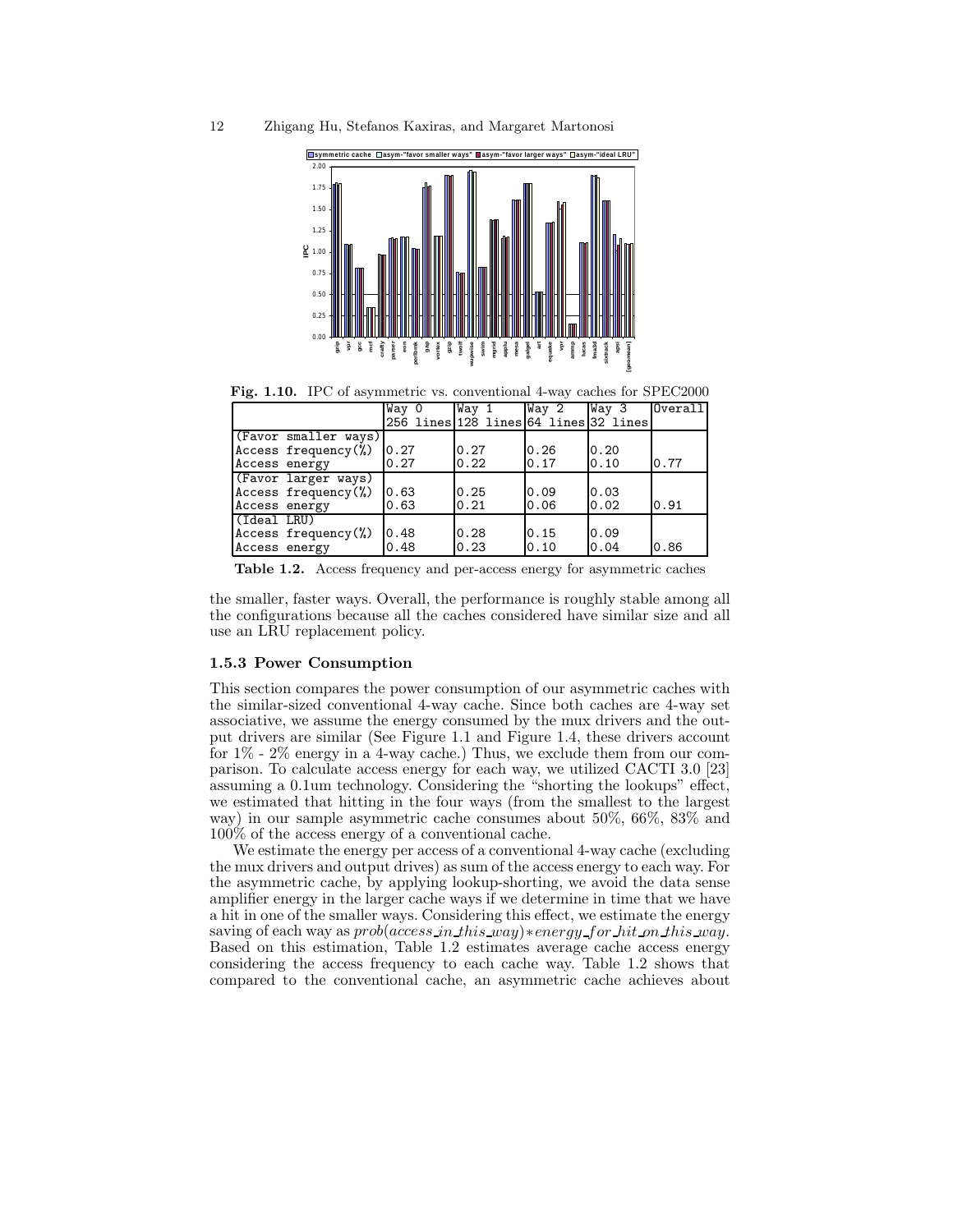1 Improving Power Efficiency with an Asymmetric Set-Associative Cache 13

| Caches                  | Conven. Phased WP |      | Asvm                  |
|-------------------------|-------------------|------|-----------------------|
| hit Latency(cycles) 2   |                   |      | 1/1/2/2               |
| Power                   |                   | 0.37 | 0.25/10.5/0.66/0.83/1 |
| miss Latency (cycles) 2 |                   |      |                       |
| Power                   |                   | .14  |                       |

Table 1.3. Comparison of power consumption and latency for asymmetric caches vs. conventional caches, phased caches and way prediction caches. Note: Power is normalized to the conventional caches.

23%, 9% and 14% energy savings with "favor smaller ways", "favor larger ways" and "ideal LRU" replacement policies respectively.

# 1.6 Discussion and Future Work

In this section we compare asymmetric caches with phased caches and way prediction caches and discuss some design issues associated with asymmetric caches. We also outline some directions for future work.

### 1.6.1 Comparing Asymmetric Caches to Previous Proposals

Asymmetric caches, like phased caches and way prediction caches, aim to achieve a new trade-off between latency, power consumption and design complexity. Table 1.3 presents a detailed comparison of latency and power consumption for these cache schemes. Notice that for way prediction caches, there are two situations for a cache hit: hit on the predicted way or hit on other ways. For 4-way set-associative asymmetric caches, there are four situations for a cache hit: hit on each of the four ways respectively. These situations incur different latency/power consumption as shown in the table.

Phased Caches: In phased caches, the lookup of tag array and data array is serialized: the data array is accessed only when the tag comparison indicates a hit. As indicated by Table 1.3, phased cache utilized less cache access power no matter hit or miss. However, in the common case when there is a cache hit, the latency is one cycle longer than a conventional cache. This extra cycle latency is tolerable in L2 caches but is a rather big overhead for L1 caches which are typically performance constrained.

Way Prediction Caches: In way prediction caches, the lookup of one special way (typically the MRU way) is given priority over other ways. If it turns out that this way gets hit, then both the latency and the power consumption are improved. As in other predictive mechanisms, the effectiveness of way prediction caches are highly dependent on the accuracy of way prediction and the associated access pattern. If for some reason the access pattern is changed, for example, under a SMT environment, then the accuracy of way prediction might deteriorate and the extended latency associated with wrong way prediction could harm the overall performance.

Both phased caches and way prediction caches try to explicitly serialize the cache access process. On the contrary, asymmetric caches achieved implicit serialization through the size/speed differences among the ways. It is tempting but difficult to reach a simple conclusion about which scheme is the best, because each scheme targets at different balance and trade-off among many design factors such as latency, power consumption and complexity. Together these schemes form a rich set of design choices for cache designers. In the next subsection we discuss some design issues related to the evaluation of asymmetric caches vs. other cache structures.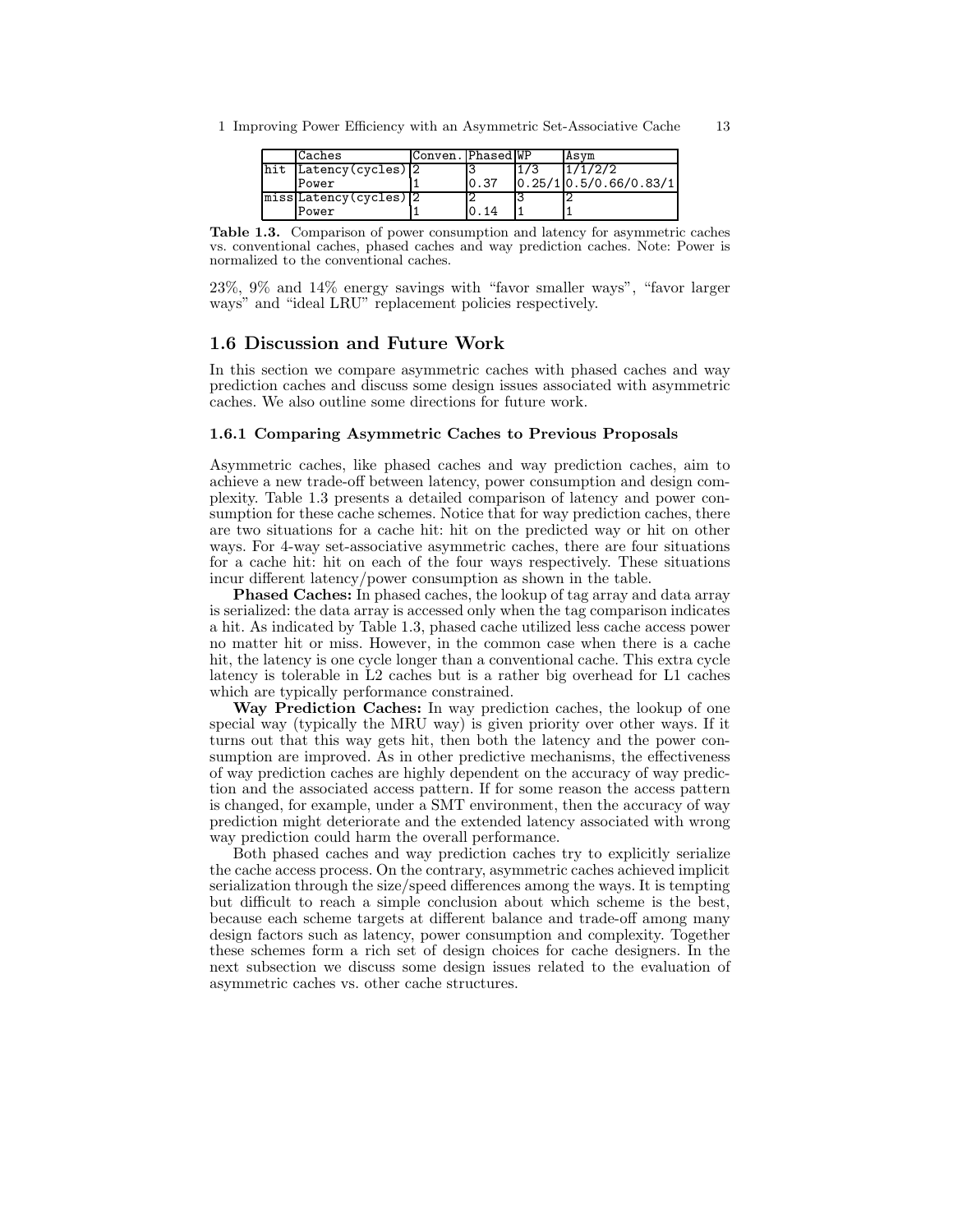14 Zhigang Hu, Stefanos Kaxiras, and Margaret Martonosi

### 1.6.2 Design Issues

Instruction Scheduling: Load/Store instructions bring challenges to the instruction scheduler because their latencies are variable and unknown at the time of scheduling. In particular, the latency for cache misses is much longer than that for hits. Since cache hits are typically more common than cache misses, current processors often optimistically issue a load-dependent instruction assuming the load will hit in the cache [21]. If it turns out that the load misses in the cache, the speculatively-issued instructions are squashed and re-issued after the load is completed. With way prediction and asymmetric caches, this strategy is further complicated because the hit latency depends on where the hit occurs. In this paper, we assume a somewhat ideal scheduler which knows the exact cache access latency at the time of scheduling. Interesting future work would be to model a more realistic scheduler and evaluate its impact on the the cache structures we discussed in this paper, including phased caches, way-prediction caches and asymmetric caches.

Cycle Time Considerations: In the race to better performance and higher clock frequency, it can be very difficult to design a reasonably-sized cache for a given cycle time. Instead, current L1 data caches are typically pipelined into 2 or more cycles. By allowing different latencies for each way, the asymmetric cache structure provides more flexibility for fitting the cache access time into a desired latency.

#### 1.6.3 Future Work

The idea of assigning different sizes to each way can be explored beyond achieving power savings. In this section we briefly discuss the possibility of achieving area savings using this idea. Because of the rule of locality, the most recently used way (MRU way) is more likely to be re-accessed than the least recently used way (LRU way). This phenomenon has been explored by way prediction [10]. With an asymmetric cache structure, we can explore this phenomenon by moving data around so that the MRU line in a set is always placed in the largest way. Similarly, we can place the LRU line always in the smallest way. Thus at the cost of extra data migrations among the ways, an asymmetric cache could possibly achieve the miss rate of a much larger conventional cache. This scheme is especially suitable for L2 caches since the area savings there is more significant while extra data movements could be better tolerated. In this paper we did not explore this mechanism but it could be a promising direction for future work.

## 1.7 Conclusions

Current set-associative caches are physically symmetric. That is, all the ways have the same number of cache lines. Moreover, current set-associative caches are operated symmetrically which means all the ways are looked up in parallel. This results in both extended hit latency and increased power consumption compared to a direct-mapped cache. In this paper we take a different approach: we propose set-associative caches in which different ways have different sizes. In these asymmetric caches, sizes of different ways are different powers-of-2 and allow for a "tree-structured" cache. Extra associativity is shared by having two cache blocks from the large ways align with individual cache blocks in the smaller ways. An LRU replacement policy can be implemented by treating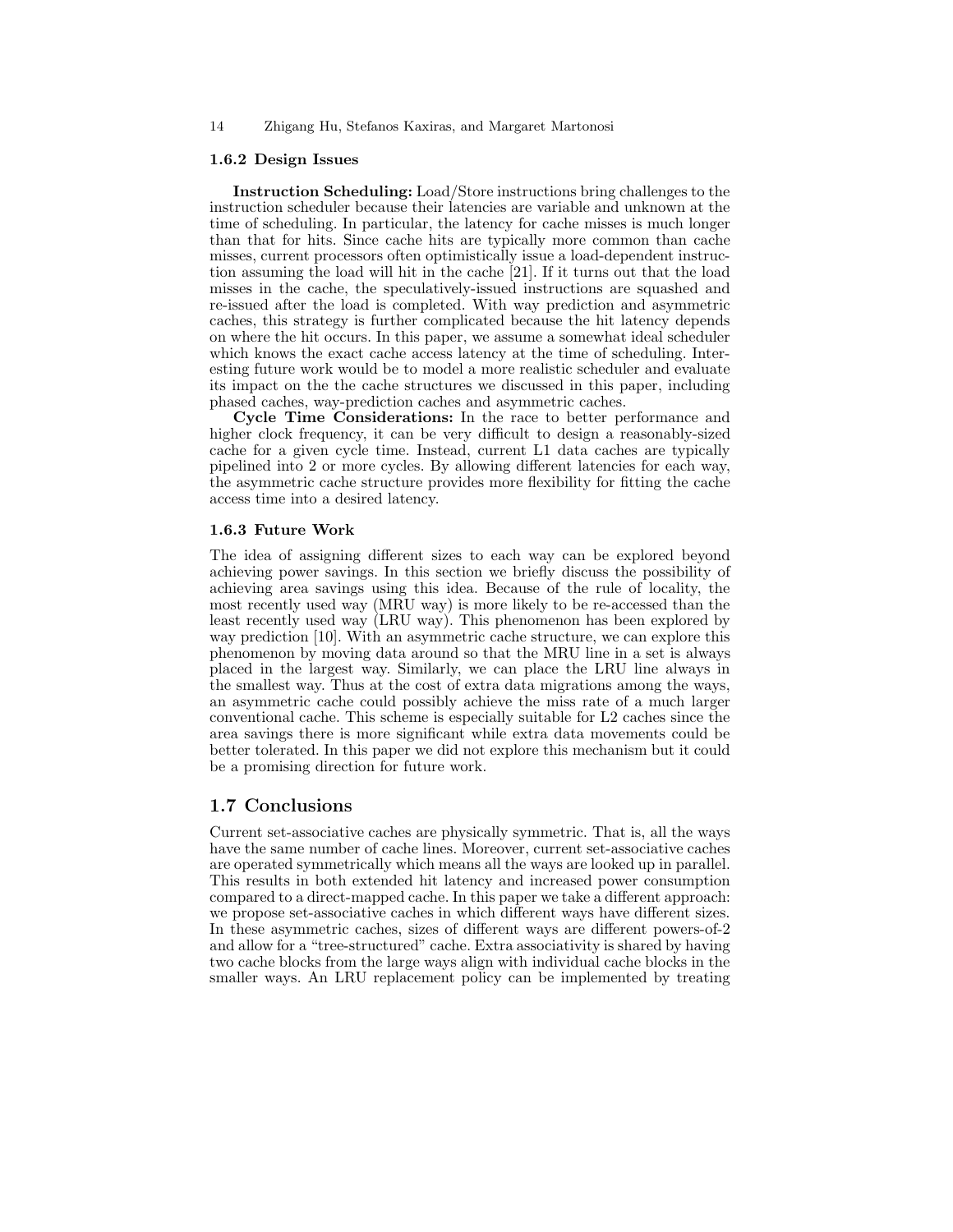1 Improving Power Efficiency with an Asymmetric Set-Associative Cache 15

all the items in a "mapping tree" as a single set with higher associativity. Replacement decisions take into account only the items that correspond to a single path within the mapping tree. An alternative LRU replacement is to use decay counters instead of LRU counters. The advantage of this implementation is that decay counters are easier to maintain for asymmetric caches.

Because of their different size, cache ways in asymmetric caches have different access times and power characteristics. In particular, smaller ways can be accessed faster and at the same time expend less energy. We can further exploit a hit on a fast cache way by "shorting" the lookups in the slower cache ways.

Thus, asymmetric caches have the benefit of lower power consumption in the smaller ways while maintaining the performance of conventional caches. By immediately terminating lookups in larger ways when detecting a hit on smaller ways, the average cache access energy is reduced by as much as 23% for SPEC2000.

Asymmetric cache architectures do not require any elaborate new hardware but rather they are simple variations in the geometry of conventional set-associative caches. This minimal-cost approach results in power savings and with further optimizations could even provide higher performance at the same time.

# References

- 1. Agarwal, A and Pudar, S (1992) Column-associative caches: A technique for reducing the miss rate of direct-mapped caches. In: Proceedings of the 20th Annual International Symposium on Computer Architecture
- 2. Bodin, F and Seznec, A (1995) Skewed associativity enhances performance predictability. In: Proceedings of the 22nd Annual International Symposium on Computer Architecture
- 3. Burger D, Austin T, and Bennett S, (1996) Evaluating future microprocessors: the SimpleScalar tool set. In: Tech. Report TR-1308, Univ. of Wisconsin-Madison Computer Sciences Dept.
- 4. Calder B, Grunwald D, and Emer J (1996) Predictive sequential associative cache. In: Proceedings of the 2nd Annual International Symposium on High Performance Computer Architecture
- 5. Chang J. H., Chao J., and So K. (1987) Cache design of a sub-micron CMOS system370. In: Proceedings of the 14th Annual International Symposium on Computer Architecture
- 6. SPEC Corporation (2000) WWW Site http://www.spec.org.
- 7. Diodato P (2001) Personal communication.
- 8. Gwennap, L (1996) Digital 21264 sets new standard. In: Microprocessor Report, October 1996, pp. 11–16
- 9. Hill M, and Smith A (1989) Evaluating associativity in CPU caches. In: IEEE Transactions on Computers (38)12: pp. 1612–1630
- 10. Inoue K, Ishihara T, and Murakami K (1999) Way-Predicting Set-Associative Cache for High Performance and Low Energy Consumption. In: Proceedings of the 1999 International Symposium on Low Power Electronics and Design
- 11. Johnson M, and Mangione-Smith, W. (1997) The filter cache: An energy efficient memory structure. In: Proceedings of the 30th Annual International Symposium on Microarchitecture
- 12. Jouppi, N (1990) Improving Direct-Mapped Cache Performance by the Addition of a Small Fully-Associative Cache and Prefetch Buffers. In: Proceedings of the 17th Annual International Symposium on Computer Architecture
- 13. Juan T, Lang T, and Navarro J (1996) The difference-bit cache. In: Proceedings of the 23rd Annual International Symposium on Computer Architecture